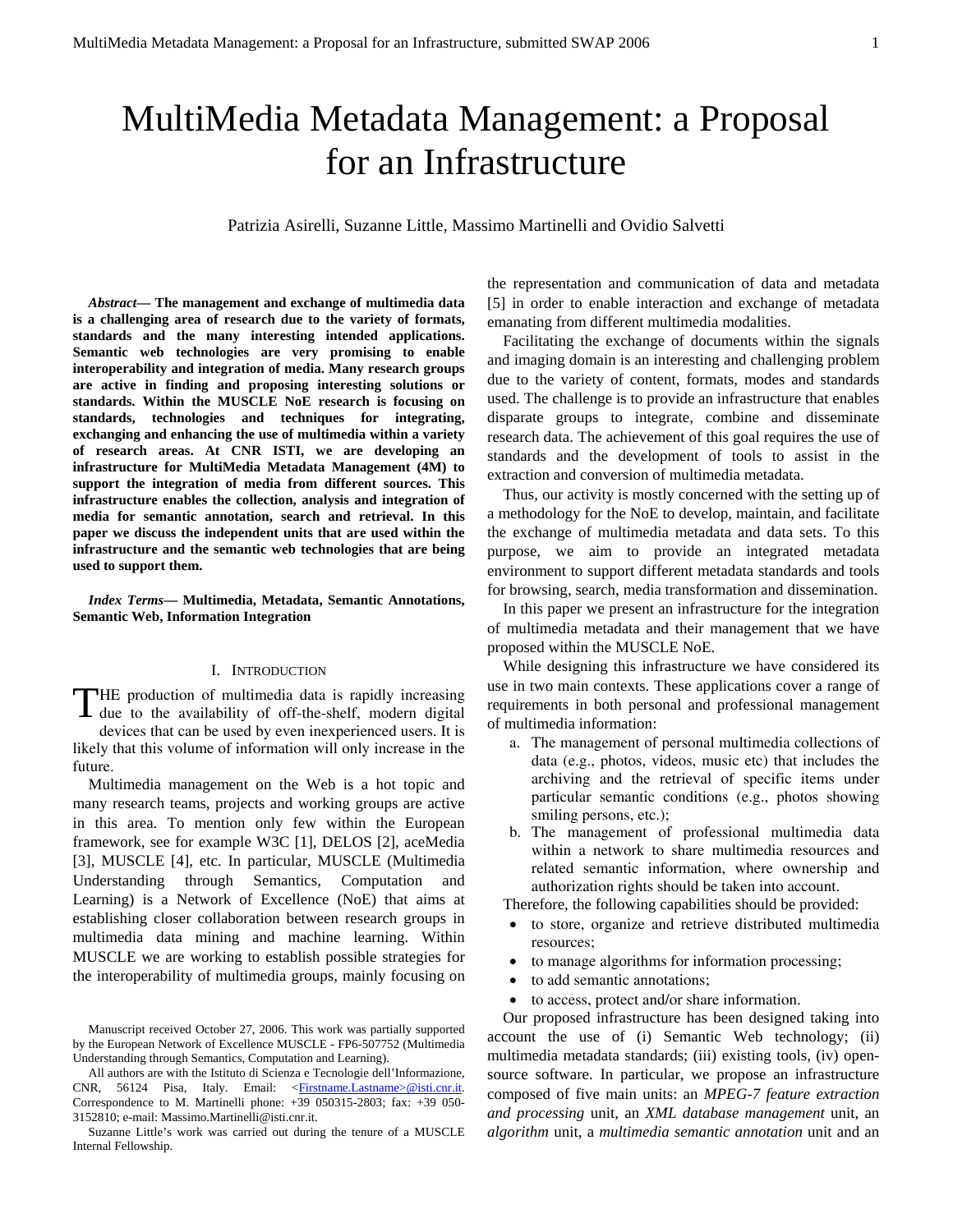*integration* unit. In Section 3, the characteristics of the infrastructure are presented and each units is discussed with respect to its purpose and the issues it raises. In Section 4, we discuss the use of ontologies and their integration to facilitate interoperability. Section 5 presents possible future work and conclusions.

# II. RELATED WORK

The multi-dimensional nature of multimedia metadata and the challenges this presents when integrating media, particularly in a web-based system, is a well-known problem [6, 7]. A variety of standards to describe and define multimedia objects and their contents have been proposed such as MARC [8], Dublin Core [9], VRA Core [10], LOM [11], DIG35 [12], MPEG-7 [13] and MPEG-21 [14]. A general comparison and review of these standards can be found at http://muscle.isti.cnr.it/.

The use of technologies coming from Semantic Web, promoted by the W3C office, could facilitate the overall vision of distributed, machine readable metadata on Internet. To enable this scenario, standardized frameworks have been developed to express semantic relationships between resources (RDF [15]), ontologies describing domain classes and their properties (RDFS [16] and OWL [17]).

Multimedia on the Semantic Web is a topic of some interest with the chartering of a W3C Incubator Group [18] to discuss issues relating to multimedia integration using semantic web technologies. In addition Van Ossenbruggen et al. [19, 20] discuss some of the specific requirements for integrating and applying multimedia within a semantic web infrastructure.

Related work is also being conducted by Dasiopoulou et al. [21, 22] who have proposed a similar framework for analysing and integrating image-based data only.

## III. CHARACTERISTICS OF THE INFRASTRUCTURE

Fig. 1 illustrates the 4M infrastructure at a high level. The infrastructure consists of five units: an MPEG-7 feature extraction and processing unit (M), an XML database management unit (X), an algorithms ontology unit (O), a multimedia semantic annotation unit (A) and an integration unit (I).

In particular:

- Unit "M" is devoted to MPEG-7 features extraction and processing from multimedia objects;
- Unit "X", based on an XML [23] database, is a repository of MPEG-7 features organized as XML files;
- Unit "O" is based on an ontology of algorithms describing processes and procedures that can be used to produce and elaborate multimedia objects;
- Unit "A" offers tools for the annotation of multimedia objects to describe specific semantic information;
- Unit "I" provides interfaces and tools to integrate and access the overall set of units.



Fig. 1. 4M Infrastructure

The implementation of the proposed 4M infrastructure is being conducted in parallel on the different units. Each unit is composed of multiple sub-components (tools, inferencing engines, ontologies, etc.) This section describes the intended purpose and challenges of each of these units.

## *A. MPEG-7 Features Extraction and Processing Unit*

MPEG-7 is the most mature and widely recognized standard for multimedia description. Furthermore its format, that is XML, facilitates interoperability with other metadata standards. Our need for using different multimedia objects drives us to adopt a system able to extract features from multimedia objects with a high level of interoperability.

We begun by collecting information on metadata schemas and frameworks standards and considered MPEG-7: among programs allowing MPEG-7 features extraction, few are completely open-source and fewer are able to extract features from different kinds of multimedia objects. Thus we decided to build an integrated system able to extract MPEG-7 features from audio, video, images and text by combining and extending existing open-source programs.

Currently, we are able to extract almost all MPEG-7 features from audio, color and texture from still-images, while for video we are still investigating a solution.

A tool has been implemented able to extract all features together from a multimedia object, building the XML files of MPEG-7 descriptors ready to be used to populate the XML Database.

 An example of MPEG-7 XML feature extraction from a still image is shown in Fig. 2.

As it is nowadays widely recognized, MPEG-7, among its advantages related to its completeness to represent metadata of image, video and sound and its suitability to be used in connection with Semantic Web technology, still presents important limitations. Thus, we worked towards possible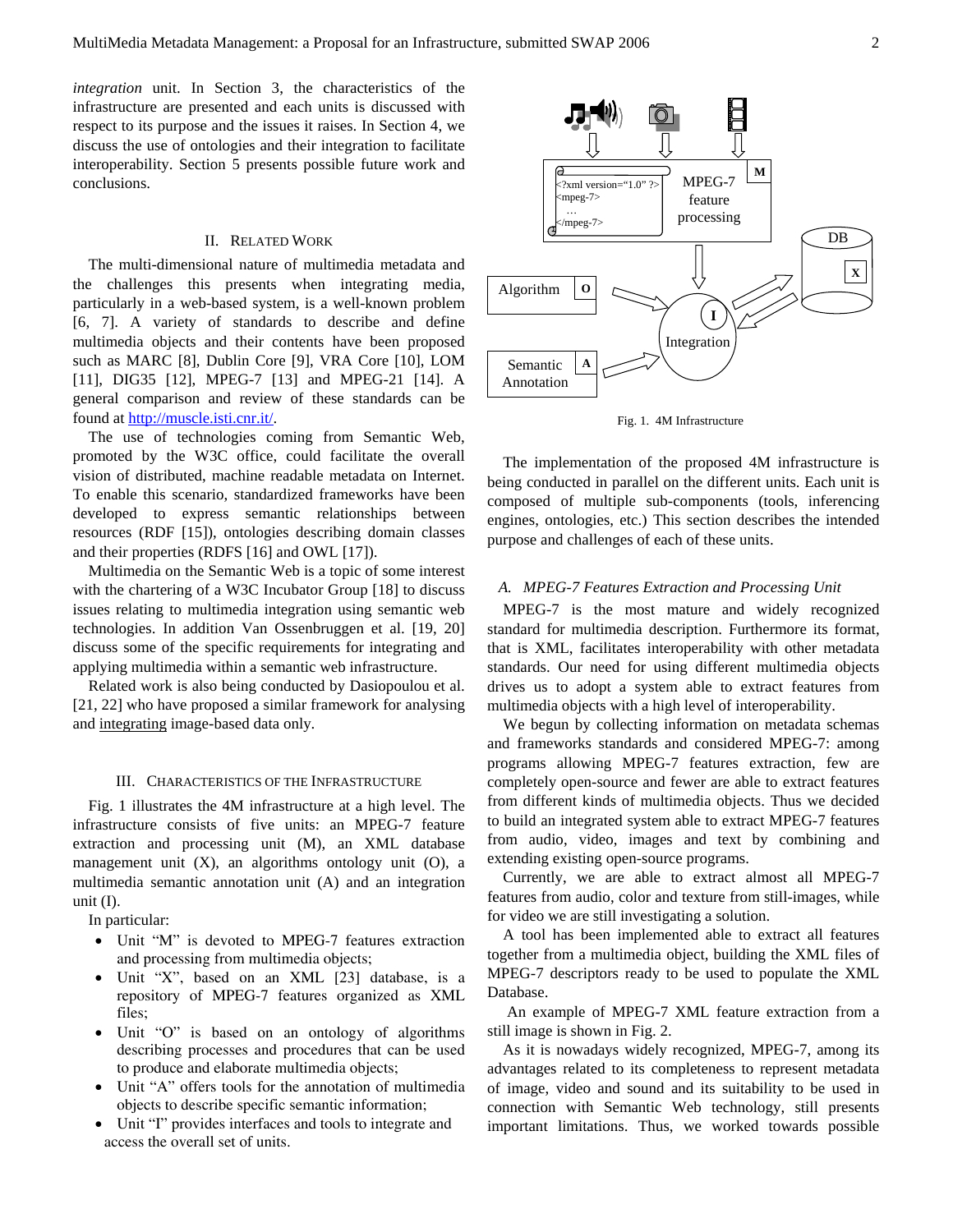approaches for extending it by adding some semantics, in particular for annotation, (intelligent) retrieval and, possibly, reasoning.

To this aim we looked at existing tools and, in particular, tools to define and manage ontologies, and the integration of existing ones.

```
<?xml version="1.0" encoding="UTF-8" ?> 
<Mpeg7 xmlns="urn:mpeg:mpeg7:schema:2001" 
xmlns:xsi="http://www.w3.org/2001/XMLSchema-instance" 
xmlns:mpeg7="urn:mpeg:mpeg7:schema:2001" 
xsi:schemaLocation="urn:mpeg:mpeg7:schema:2001 Mpeg7-
2001.xsd"> 
  <Description xsi:type="ContentEntityType"> 
   <MultimediaContent xsi:type="ImageType"> 
    <Image> 
     <MediaInformation> 
       <MediaProfile> 
        <MediaFormat> 
        <Content href="MPEG7ContentCS"> 
          <Name>image</Name> 
         </Content> 
         <FileFormat 
        href="urn:mpeg:mepg7:cs:VisualCodingFormatCS:2001:1"> 
          <Name>jpg</Name> 
         </FileFormat> 
        <FileSize>16367</FileSize> 
        <Frame height="400" width="500" /> 
        </MediaFormat> 
        <MediaInstance> 
         <MediaLocator> 
          <MediaUri>pict2.jpg</MediaUri> 
        </MediaLocator> 
       </MediaInstance> 
      </MediaProfile> 
     </MediaInformation> 
    </Image> 
   </MultimediaContent> 
  </Description> 
 . . . 
 <VisualDescriptor xsi:type="DominantColorType"> 
   <SpatialCoherenchy>1</SpatialCoherenchy> 
   <Values> 
    <Percentage>0</Percentage> 
    <ColorValueIndex>6 4 16</ColorValueIndex> 
    <Variance>0 0 0</Variance> 
   </Values> 
 . . . 
  </VisualDescriptor> 
 <VisualDescriptor xsi:type="ScalableColorType" 
 numOfCoeff="64" numOfBitplanesDiscarded="3"> 
   <Coeff>-143 40 57 27 20 18 16 9 54 31 21 23 -5 -1 </Coeff> 
  </VisualDescriptor> 
  <VisualDescriptor xsi:type="ColorLayoutType"> 
   <YDCCoeff>56</YDCCoeff> 
   <CbDCCoeff>36</CbDCCoeff> 
   <CrDCCoeff>51</CrDCCoeff> 
   <YACCoeff5 xmlns="">28 20 20 12 11</YACCoeff5> 
 <CbACCoeff2 xmlns="">12 15</CbACCoeff2> 
 <CrACCoeff2 xmlns="">1 10</CrACCoeff2> 
  </VisualDescriptor> 
 . . . 
</Mpeg7>
```
Fig. 2. Example MPEG-7 XML description

## *B. XML Database Management Unit*

In order to manage information extracted by the previous unit we have decided to use a XML Database. This way, the internal representation of MPEG-7 descriptors can be directly inserted onto the database and data structures should be extended only to include additional descriptors. Furthermore, our priorities were also to fulfil the following requirements: fine-grained representation, access and update; typed representation and access; structured indexing; Java interface; multi-user access and extensibility.

We examined four possible open-source projects – Berkeley DB XML [24], eXist [25], Ozone XML [26] and Xindice [26]. All of these solutions have pros and cons, however no one solution fulfils all of our requirements. Overall we found that eXist [25] provided the most stable implementation and the critical features we desired. In addition eXist has a very active community of support.

eXist is an open source, native XML database featuring efficient, index-based XQuery processing [28], automatic indexing, extensions for full-text search, XUpdate and a Java interface. At present eXist has been installed and tested within the database unit. To accomplish the second use case (professional multimedia collections) we extended eXist in order to give to the administrator better handle user groups.

We created collections of MPEG-7 XML documents on the base of the multimedia content type. Java classes have been implemented able to query the collections using XQuery language in order to extract low-level features and select multimedia objects by similarity. An interface has been also implemented to search for images in the database (see Integration). Given that an URI (Unique Resource Identifier) is a basic building block for Semantic Web applications, we denote every multimedia object by a unique identifier, named MediaURI, that includes the type of the object and a hash of the object content. Through a MediaURI, any multimedia object is univocally identified and can be accessed in our XML database.

## *C. Algorithm Unit*

Algorithms for image analysis (e.g., edge detection, noise reduction, segmentation etc.) are difficult to manage, understand and apply, particularly for non-expert users. For instance, a researcher needs to reduce the noise and improve the contrast in a radiology image prior to analysis and interpretation but is unfamiliar with the specific algorithms that could apply in this instance. This unit aims to provide user support for the discovery, orchestration and application of media analysis algorithms. This enables users to define, store and retrieve the procedures by which multimedia objects have been produced or processed.

Quantifying and integrating knowledge related to analysis algorithms for media, particularly describing visual outcomes, is a challenging problem. Currently there exists a taxonomy/thesaurus for image analysis algorithms [29] but this is insufficient to support the required functionality. We are collaborating on expanding and converting this taxonomy to an OWL ontology. Challenges include:

- articulating and quantifying the 'visual' result of applying algorithms;
- finding and associating practical example media with the algorithms specified;
- integrating and harmonizing the ontologies;
- reasoning with and applying the knowledge in the algorithm ontology (e.g., using input and output formats to align processes)

Our proposed solution is to use the algorithm ontology to record and describe available algorithms for application to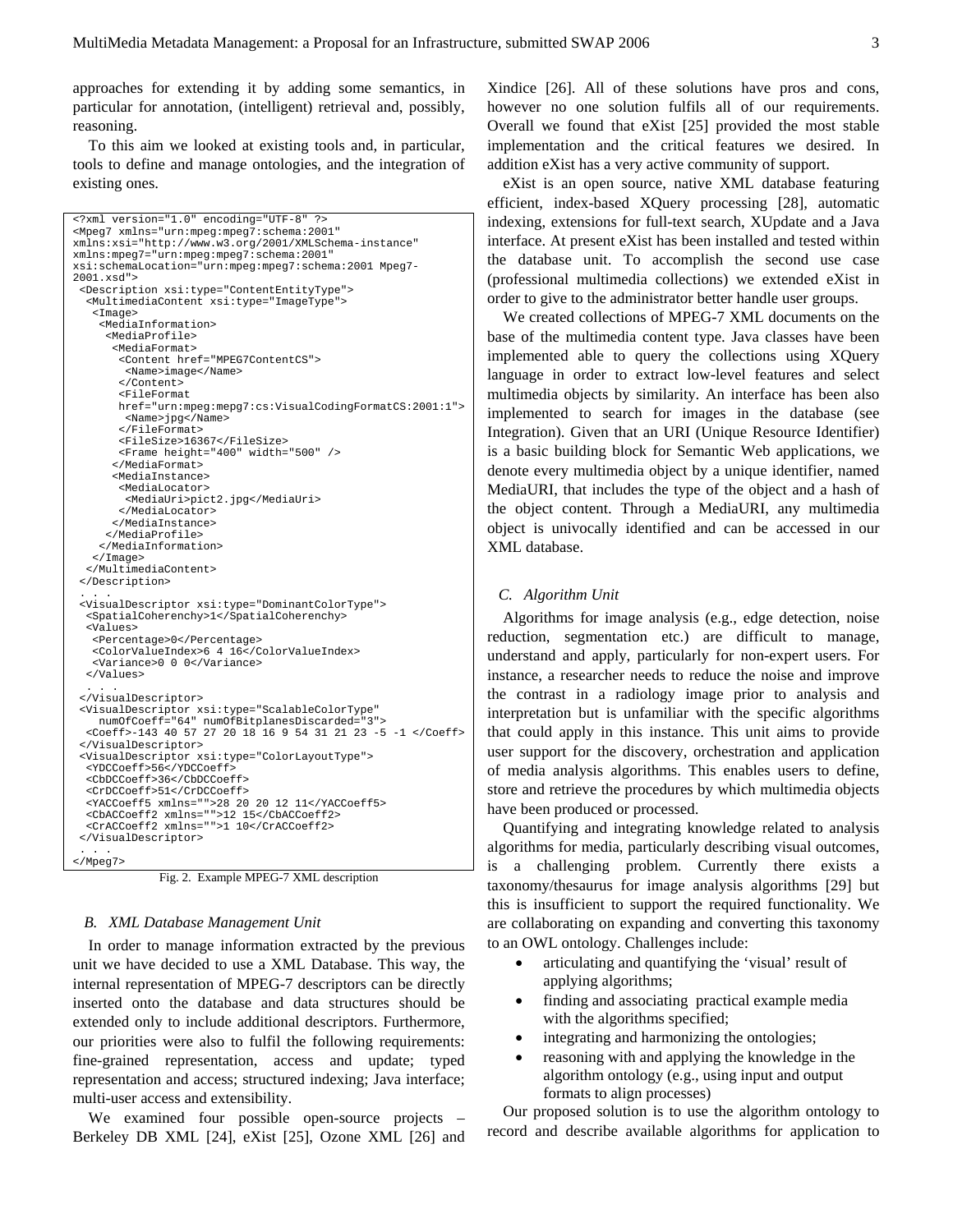image analysis. This ontology can then be used to interactively build sequences of algorithms to achieve particular user outcomes or goals in accordance with the user's preferences. In addition, the record of processes applied to the source image can be used to define the history and provenance of data.

An example of problem that could be addressed by the algorithm ontology could be the suggestion of possible clinical descriptors (e.g.: pneumothorax) given a chest x-ray.

An hypothesis of solution could be

1) Get a digital chest x-ray of patient P (image A).

2) Apply on image A a digital filter to improve the signalto-noise ratio (image B).

3) Apply on image B a region detection algorithm. This algorithm segments image B according to a partition of homogeneous regions (image C).

4) Apply on image C an algorithm that 'sorts' according to a given criterion the regions by their geometrical and densitometric properties (from largest to smallest, from darkest to clearest, etc.) (array D).

5) Apply on array D an algorithm that searching on a database of clinical descriptors detects the one that best fits the similarity criterion (result E).

However, we should consider the following aspects:

step 2) Which digital filter should be applied on image A? We can consider different kinds of filters (Fourier, Wiener, Smoothing, etc. ) each one having different input-output formats and giving slightly different results. step 3) Which segmentation algorithm should be used? We can consider different algorithms (clustering, histogram, homogeneity criterion, etc.).

step 4) How can we define geometrical and densitometric properties of the regions? There are several possibilities depending on the considered mathematical models for describing closed curves (regions) and the grey level distribution inside each region (histogram, Gaussian-like, etc.). step 5) How can we define similarity between patterns? There are multiple approaches that can be applied (vector distance, probability, etc.).

Each step could be influenced by the previous ones. Finally, there are two types or levels of interoperability to be considered:

1) low-level interoperability, concerning data formats and algorithms, their transition or selection aspects among the different steps and consequently the possible related ontologies (algorithm ontology, media ontology, etc.); 2) high-level interoperability, concerning the semantics at the base of the domain problem, that is how similar problems (segment this image; improve image quality) can be faced or even solved using codified 'experience' extracted from well-known case studies ?

We focused our attention mainly on the latter.

# *D. Multimedia Semantic Annotation Unit*

This unit addresses the issue of (semi-)automatic semantic annotation of multimedia. It aims to exploit the standardized media analysis data produced by the MPEG-7 Feature Extraction and Processing Unit (M) and integrate technologies such as semantic inferencing rules and machine-learning approaches to associate domain terms with media objects. Semantic annotations are highly valuable but generally expensive to create manually and can be overly subjective. Quality semantic annotation of media can facilitate sophisticated semantic search and retrieval, re-use of media objects and support advanced reasoning applications.

The breach between the automatically extracted, low-level feature metadata and the difficult-to-generate, high-level, semantic metadata is often termed the "semantic gap". Smeulders et al. define it as "the discrepancy between the information that one can extract from the visual data, and the interpretation that the same data has for a user" [30]. Bridging or otherwise mitigating this divide is an area of great interest within the multimedia field (e.g., [31, 32]). Existing multimedia annotation tools, such as IBM Multimodal Annotation Tool (alphaWorks) [33], aceMedia M-Ontomat Annotizer [34] and Caliph-Emir [35], support user annotation and use multimedia standards or models such as MPEG-7 or the aceMedia ontology. However, these tools are limited for integration with a java, web-based infrastructure and don't provide the necessary level of automation.

Therefore, previous work by Hunter and Little [36, 37] is being extended with machine-learning approaches to relate low-level media analysis data to high-level semantic terms defined in an ontology. Domain terms are defined by specific ontologies such as GO [38], MeSH [39], FOAF [40], Wordnet [41] etc. for particular application areas. Semantic inferencing rules can be used to define relationships between features (color, shape, texture etc.) and domain concepts within the ontologies. We are investigating a hybrid approach involving the use of Multi-level Artificial Neural Networks (MANN) to specialize the rules and exploit the relationships defined in the ontologies.

Finally, annotations can also include user-created, naturallanguage, subjective comments relating to media objects or possibly media objects themselves (e.g., an audio commentary) that can be associated with a media segment. Future work in this area will investigate how to record, store and manage other annotation types in conjunction with the 4M infrastructure.

# *E. Integration Unit*

All of the units previously discussed, interact and can be accessed and managed by an Integration unit which supports the retrieval and insertion of information through suitable tools and interfaces. The principal purpose of this unit is to provide interfaces and controllers between the individual units and the user. To assist in this we are investigating inference engines based on OWL and SPARQL [42], and Java tools,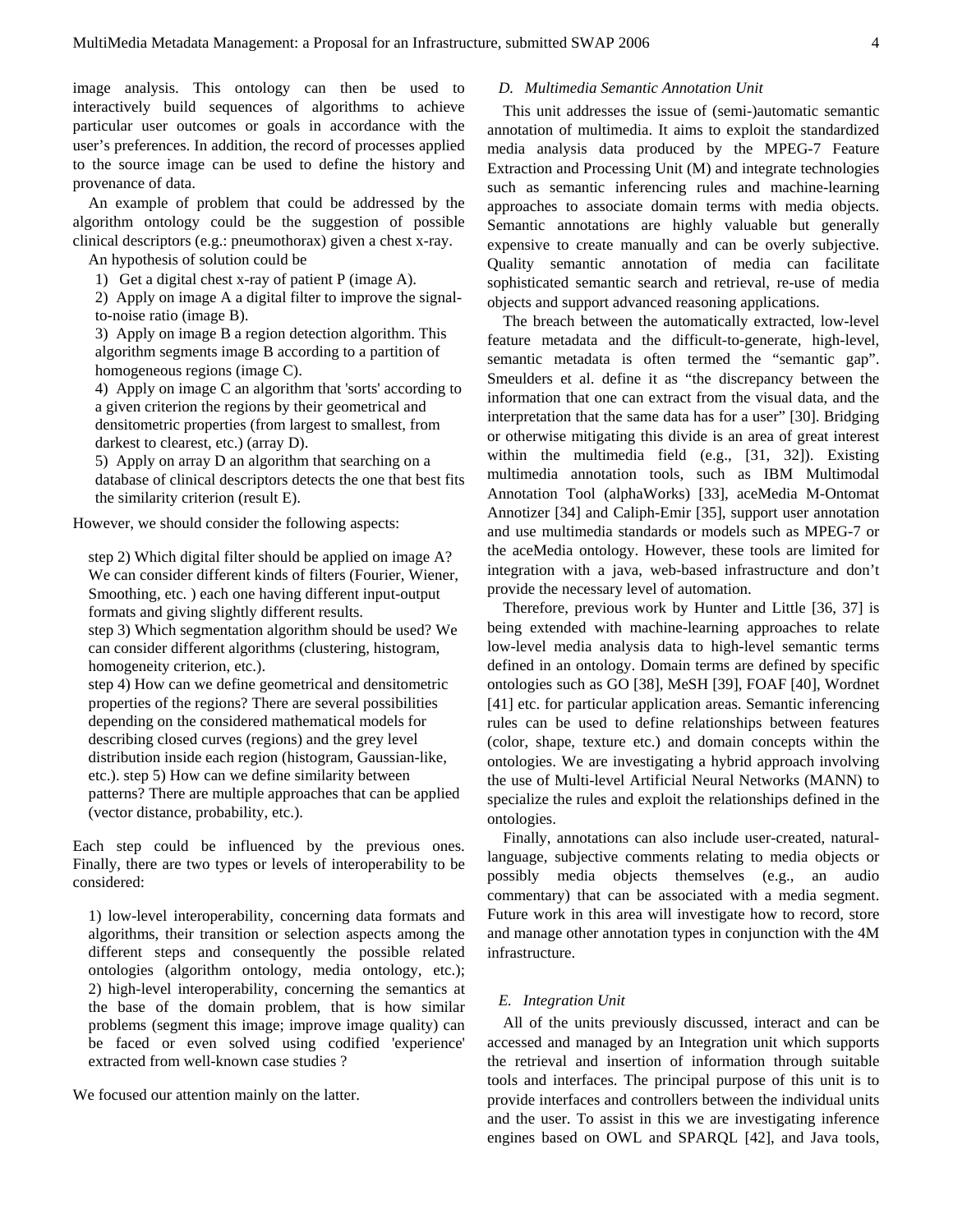such as Jena [43] and Jess [44].

At present, a web-based interface has been implemented so that a user can select a sound or image from the database, choose a set of features and then extract from the database all the sounds and images which are similar to a given one according to the features themselves. The interface has been realized using Java Server Page forms sending the selected parameters to a Java Servlet. Apache Tomcat has been used as application server.

Overall the independence of the units provides a scalable infrastructure that allows new technologies to be easily integrated.

## IV. INTEGRATION AND EXTENSION OF ONTOLOGIES

Within the infrastructure described in section III, a number of requirements for structured, formal definitions of concepts can be identified. The best way to approach this is by means of ontology that provides a method for structuring a universe of discourse and the possibility to increase such given knowledge through inference engines and inferred knowledge. The use of ontologies is necessary to support: interoperability of multimedia metadata; advanced reasoning using low-level data (e.g., for pattern detection, semantic annotation, etc.); semantic search and retrieval and integration and application of analysis algorithms. Therefore not only one, but five distinct ontologies are required:

- Multimedia ontology media types, descriptions of low-level features, creation metadata, etc.;
- Algorithm ontology (described in section III.C);
- Possibly a web-services ontology for the algorithm unit (e.g., OWL-S);
- Domain ontologies recording domain specific terms and concepts (e.g., MeSH, FOAF, etc.);
- Upper or core ontologies for integration;

We are now working on defining, extending and integrating these ontologies.

# *A. Multimedia Ontology – MPEG-7*

A number of projects have used the MPEG-7 standard to derive a multimedia ontology [45, 46]. However, extensions are required to the MPEG-7 standard to define specific lowlevel analysis features such as 'eccentricity', 'ColorRange', etc. Within the 4M infrastructure, this is important to integrate with the output definitions in the algorithm ontology. Previous work by Hollink et al. [47] describes some extensions to Hunter's MPEG-7 ontology by creating subproperties of the visual descriptor to incorporate analysis terms.

# *B. Algorithm Ontology*

The existing taxonomy lacks the specific, formal details required to integration the algorithms within the 4M infrastructure. For example, detailed definition of the required input formats such as 'binary', 'JPG', etc. and structured descriptions of the goals or outcomes of applying the algorithm which may include the association of example

media. The challenge is to develop methods for quantifying 'visual' characteristics to assist users (or agents) in evaluating the usefulness of an algorithm for their particular purpose.

## *C. Integration through a Core Ontology*

We focused on extending the available technology towards multimedia ontologies to add semantics in order to handle applications that require annotation, retrieval, and summarization of multimedia documents. Such an extension is being done in line with the Semantic Web technology, so that integration and interoperability with other existing applications and tools can be provided.

Research communities working on standards are developing upper ontologies in order to achieve interoperability among metadata, and integration of multimedia data. An upper level ontology defines structures and concepts upon which single domain ontologies could be implemented. An upper ontology is defined through abstract concepts, which are generic enough to be exploited by a wide range of domains. And in fact they are especially suitable for multimedia data interoperability and integration as demonstrated in [48, 49, 50].

The use of an upper ontology facilitates the integration of multi-source multimedia information. By combining metadata from various initiatives (Dublin Core, MPEG-7, MPEG-21, CIDOC/CRM, etc.), an upper ontology also provides a basis for semantic interoperability and the development of services based on deductive inferencing. Moreover, providing a common model with a single set of semantic definitions facilitates the efficiency and interoperability of multimedia systems based on the lower-level integrated standards.

## V. FUTURE WORK AND CONCLUSIONS

Currently work is continuing in parallel on the algorithm and semantic annotation units. In addition there is ongoing development on the functionality and implementation of the integration unit. Possible future extensions to the infrastructure include: distributed data storage and access in the database unit; enhanced functionality for fine-grained, role-based access control and incorporating reasoning capabilities into the integration unit to further improve search and retrieval capabilities.

An initial prototype version of the infrastructure has been developed that integrates the prototype versions of the MPEG-7 feature extraction and database units. This prototype demonstrates some of the technical challenges faced in integrating multimedia metadata.

Overall, the architecture proposed here enables media to be combined and managed. In addition valuable semantic services can be supported, such as semantic search and retrieval, algorithm discovery and application and semantic annotation.

#### ACKNOWLEDGMENT

The authors would like to thank Marco Tampucci for his